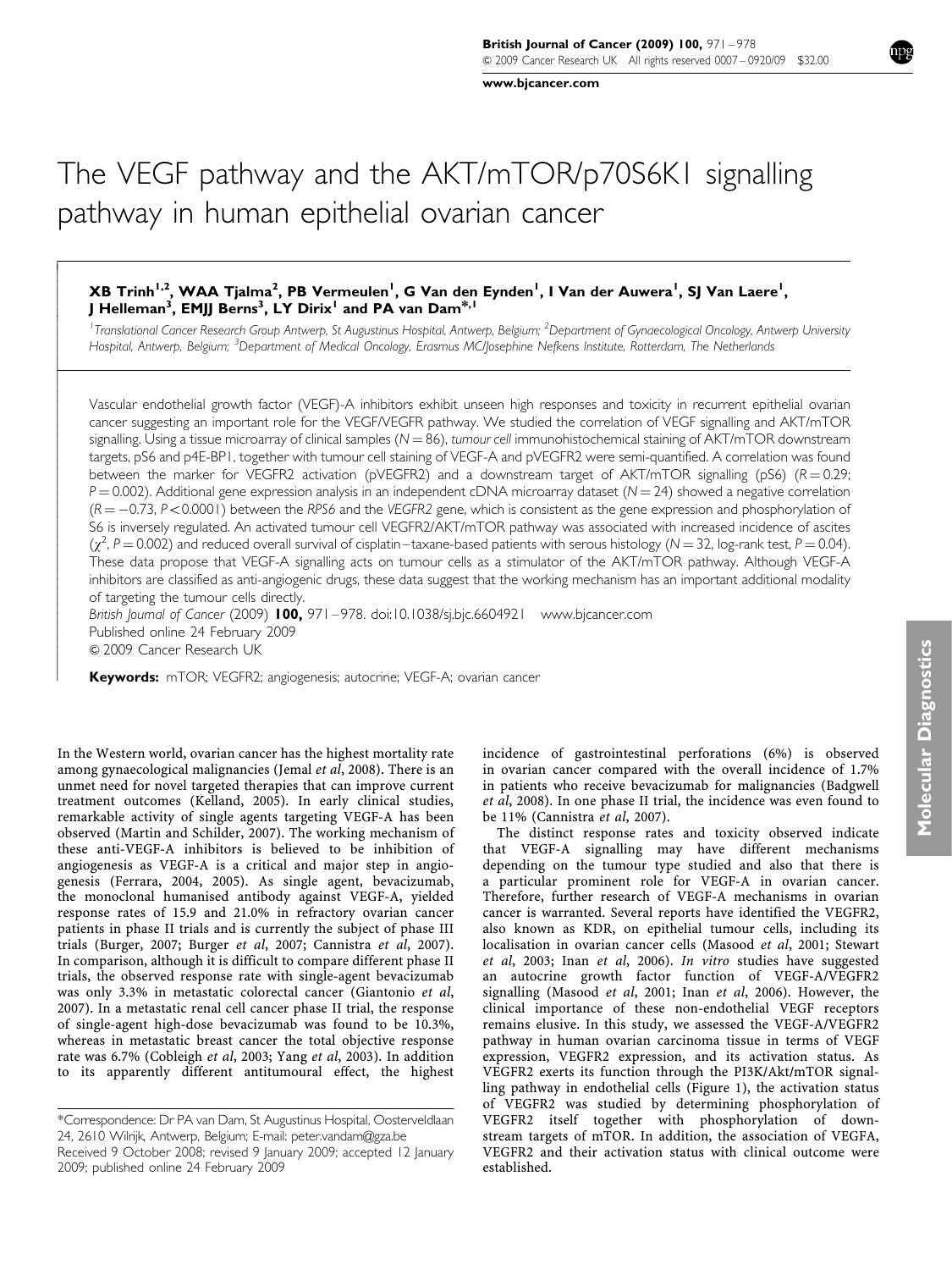<span id="page-1-0"></span>972



Figure I In endothelial cells, after activation, VEGFR2 is able to stimulate the AKT/mTOR signalling pathway through PI3K. More downstream 4E-BPI, P70S6K1 and S6 are phosphorylated. The mTORC2 complex (insensitive to rapamycin/FKBP12) has been shown to be an activator of AKT. The mTORC1 complex is sensitive to rapamycin (sirolimus) or derivates (everolimus, temsirolimus and deforolimus).

# MATERIALS AND METHODS

## Patient and tissue selection

Formalin-fixed paraffin-embedded (FFPE) epithelial ovarian cancer tissues were collected retrospectively from 1999 to 2004 in the St Augustinus hospital in Belgium using pathology archives. The local IRB reviewed and approved the study. Clinical parameters were obtained from patients' medical files, that is, FIGO stage, grade, age at the time of diagnosis, date and type of surgery, histology, presence of ascites and treatment modalities. Remaining tumour load after debulking, which was not consistently recorded, was not included. The patients' characteristics are listed in [Table 1](#page-2-0) and the biopsy characteristics in [Figure 2.](#page-2-0) Median age of the patients was 61.6 years (27–92 years). Twelve patients did not receive systemic treatment. The majority received platinum in combination with taxane chemotherapy ( $N = 33$ ). Other treatments included carboplatinum monotherapy  $(N=1)$ , carboplatinumcyclofosfamide  $(N=5)$  and cyclophosphamide-adriamycincisplatin  $(N = 2)$ .

Tissue samples from 89 patients were included on the tissue microarray (TMA). Primary untreated ovarian lesions were available in 86 out of 89 patients, whereas in the remaining three subjects, only an untreated peritoneal biopsy was available ([Figure 2](#page-2-0)). In 49 out of 89 patients, metastatic (peritoneal or omental) lesions were surgically removed at the same time by laparotomy, either during primary debulking or during interval debulking. Tissues were also collected from patients who had neoadjuvant chemotherapy before debulking surgery. In these patients, (16 out of 89) there was tissue from baseline biopsy and tissue from debulking surgery, which were all performed after three cycles of taxane–platinum chemotherapy.

### Tissue microarray

Using the Beecher Instruments Tissue Arrayer (Beecher Instruments, Silver Springs, MD, USA) a TMA was constructed. Haematoxylin eosin (HE) staining for each paraffin block was reviewed and three representative areas were selected on the HE slide. From each paraffin block, three sample cores were taken, each of which corresponded to the earlier selected areas on the HE slide. Five- $\mu$ m slides were cut from the TMA for immunohistochemical staining.

### Immunohistochemistry

Immunohistochemistry was performed on consecutive slides for pS6, p4E-BP1, pVEGFR2(Tyr996) (Cell Signalling Technologies, Beverly, MA, USA; #2211, #2474, #9451), pVEGFR2(Tyr951) (Santa Cruz Biotechnologies, Santa Cruz, CA, USA; #sc-16628-R) and VEGF-A (Dako Corp., Glostrup, Denmark, VG1clone M7273). After deparaffinisation and rehydration, antigen retrieval was performed using a citrate buffer (pH6.0) (pS6, p4E-BP1, VEGF-A) or an EDTA buffer (pH9.0) (pVEGFR2) at sub-boiling temperature for 30 min. After 30 min of cooling on bench top, sections were treated with 1%  $H_2O_2$  and then incubated with the primary antibodies for 1 h at room temperature at 1 : 200 dilution for pS6, 1 : 50 for p4E-BP1, 1 : 100 for pVEGFR2(Tyr996) and 1 : 150 for pVEGFR2(Tyr951). Binding of antibodies was visualised using Envisionplus dual link system (Dako Corp.) and 3,3-diaminobenzidine for 10 min. Sections were counterstained with Mayer's haematoxylin. For the VEGF-A staining, a 1 : 800 dilution with 1-h incubation was used with the Catalyzed Signal Amplification kit (CSA kit Dako Corp.). Ki67 staining was performed as described earlier ([Van den Eynden](#page-7-0) et al, 2007). A breast carcinoma and melanoma (for VEGF-A, pVEGFR2), and a prostate cancer specimen (for pS6, p4E-BP1) served as positive controls. Negative controls were run by omitting the primary antibody. All the staining was done on the Dako autostainer (Dako Corp.).

# Quantifictation of the staining

The H-score, that is, the percentage of cells staining positive multiplied by an intensity score (0–3), was used for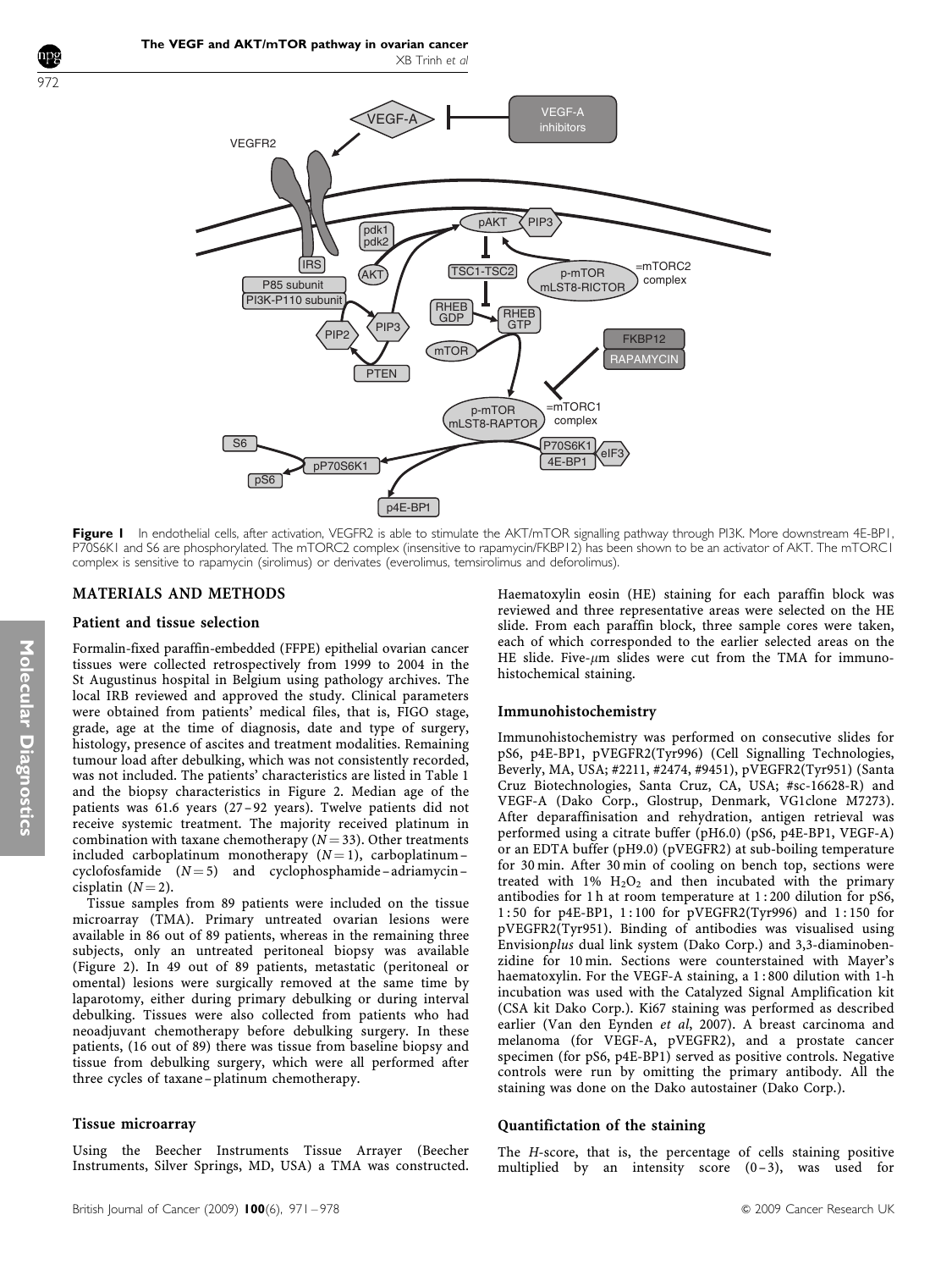# <span id="page-2-0"></span>**Table I** Summary of clinical data ( $N = 89$  patients)

|                  | N              | pVEGFR2(Tyr996) | pVEGFR2(Tyr951) | pS6         | p4E-BPI      | <b>VEGF-A</b> | <b>Ki67</b>  |
|------------------|----------------|-----------------|-----------------|-------------|--------------|---------------|--------------|
| <b>FIGO</b>      | 19             | 270             | 275             | 20          | 100          | 200           | 18.5         |
| FIGO II          | 4              | 285             | 100             | 45          | 125          | 150           | 20.0         |
| FIGO III         | 56             | 210             | 100             | 20          | 90           | 200           | 19.0         |
| FIGO IV          | $\overline{0}$ | 300             | 180             | 150         | 160          | 200           | 18.0         |
|                  |                | NS              | <b>NS</b>       | <b>NS</b>   | <b>NS</b>    | NS.           | <b>NS</b>    |
| Grade            | 20             | 300             | 200             | 30          | 90           | 150           | 18.5         |
| Grade 2          | 27             | 180             | 80              | 15          | 80           | 200           | 12.0         |
| Grade 3          | 42             | 300             | 100             | 20          | 160          | 200           | 21.0         |
|                  |                | $P = 0.06$      | <b>NS</b>       | <b>NS</b>   | $P = 0.085$  | NS.           | NS           |
| Serous papillary | 47             | 270             | 180             | 20          | 80           | 200           | 17.0         |
| Mucinous         | 4              | 195             | 250             | 20          | 95           | 150           | 29.0         |
| Endometrioid     | 23             | 210             | 80              | 25          | 160          | 100           | 23.5         |
| Clear cell       | $ 0\rangle$    | 195             | 50              | 40          | 95           | 100           | 4.5          |
|                  |                | <b>NS</b>       | <b>NS</b>       | <b>NS</b>   | <b>NS</b>    | $P = 0.0002$  | $P = 0.095$  |
| Total            | 89             | $240(0 - 300)$  | $160(0 - 300)$  | $20(0-300)$ | $100(2-300)$ | $200(0-300)$  | $19.0(0-66)$ |
|                  |                |                 |                 |             |              |               |              |

Median H-scores are reported. P-values (Kruskal-Wallis tests) are reported in case of significance  $(P<0.05)$  or in case of trend  $(P<0.10)$ . After Bonferroni correction for multiple testing  $P < 0.008$  was considered significant.



Figure 2 Schematic overview of patients included in the study.

semi-quantification of the staining on the tumour cells ([Rojo](#page-7-0) et al, [2007](#page-7-0)). The semi-quantification was performed by two independent observers who were blinded from clinical data. As three cores were taken from a single paraffin block, the average H-score over the three cores was used for further analysis. Ki67 staining was quantified with a proliferation index (number of Ki67 positive proliferating tumour cells per 100 tumour cells) using 200 counted cells per tissue core.

# Statistical and survival analysis

All statistical analyses were performed using SPSS 13.0 (SPSS Inc., Chicago, IL, USA) and GraphPad Prism 3.03 (GraphPad Software, Inc., La Jolla, CA, USA) statistical packages. Marker correlation analysis of H-scores was performed using the Spearman correlation coefficient. For survival analysis, only those patients who had taxane– platinum first line chemotherapy and serous papillary histology were selected  $(N = 32)$ . For this, the expression of pVEGFR2 and pS6 was dichotomised in high or low category using the median expression as a cutoff value. Wilcoxon matched paired testing was performed on the H-scores if primary ovarian tissue as well as a metastatic lesion was available from the same patient, at the same time of surgical excision  $(N = 49)$ . Similarly, Wilcoxon matched paired testing was conducted if the tissue, before chemotherapeutical treatment and after neoadjuvant taxane–platinum chemotherapy, was available from the same patient  $(N = 16)$ .

# In silico gene expression analysis

Normalised gene expression data was derived from a molecular profiling study described earlier, including 24 independent untreated primary ovarian cancer lesions, using 18K cDNA microarray [\(Helleman](#page-7-0) et al, 2006; Erasmus MC, Rotterdam, The Netherlands). The expression values of RPS6 (coding for S6 protein), EIF4EBP1 (coding for 4E-BP1 protein) and VEGFR2/KDR were analysed for correlation studies. The mean of duplicate analyses was used. In addition, gene expressions for RPS6 and EIF4EBP1 were derived from a publicly available gene expression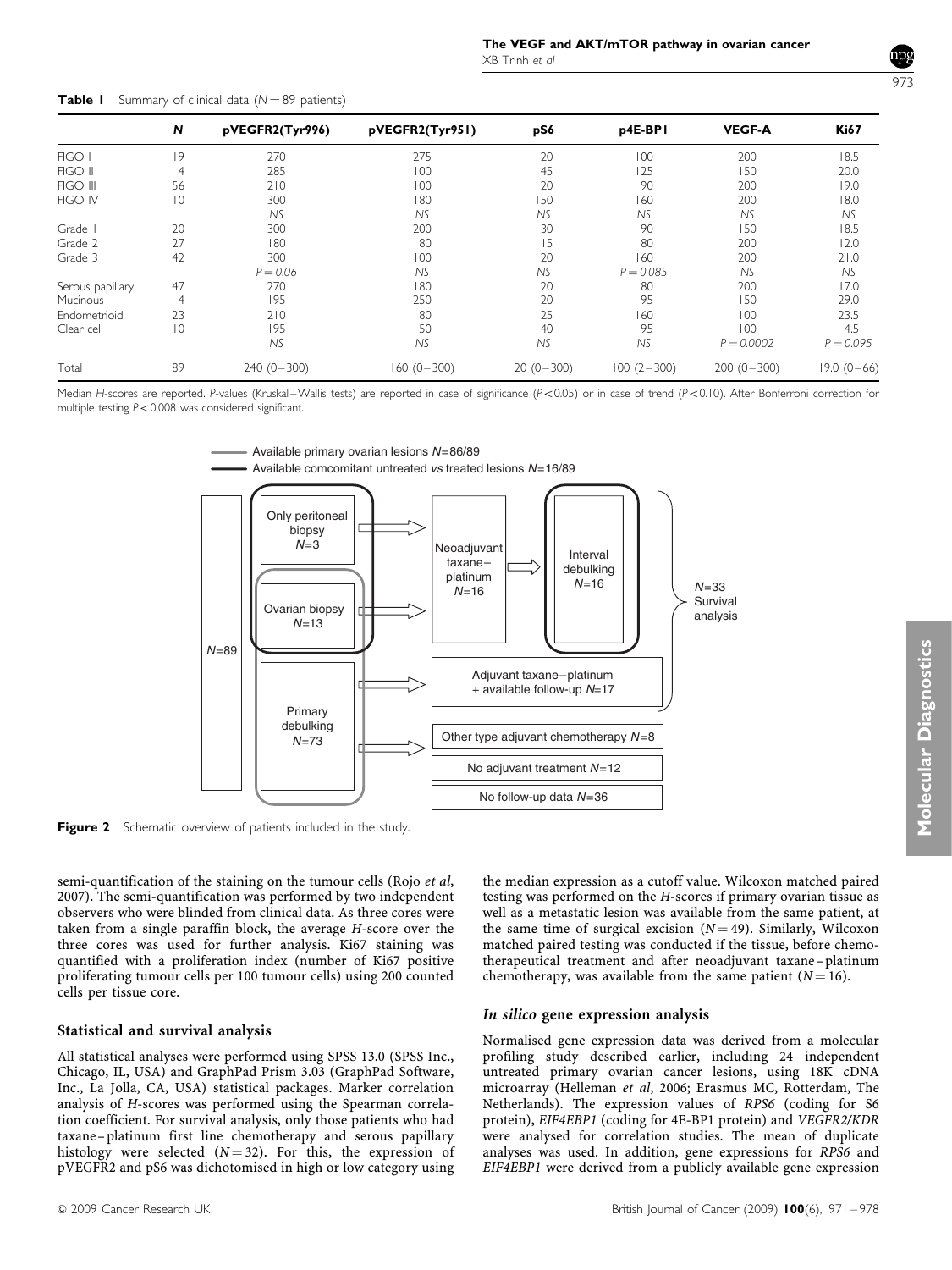<span id="page-3-0"></span>

Figure 3 (A–E) Serial slides with immunohistochemical staining for pVEGFR2(Tyr951) (A), pVEGFR2(Tyr996) (B), pS6 (C), p4E-BP1 (D), VEGF-A (E) of an ovarian cancer specimen. Note that there were locally places in which there was more prominent staining for pVEGFR2 with a concomitant expression of the ribosomal protein pS6.

omnibus dataset of Mus musculus prostate samples before and after (12 and 48 h) mTOR inhibition with the RAD001 compound. These samples were processed using Affymetrix GeneChip Mouse

Expression Set 430 Array MOE430A (Affymetrix Inc., Santa Clara, CA, USA). Microarrays were background adjusted, normalised, summarised and <sup>2</sup>log transformed according to GC Robust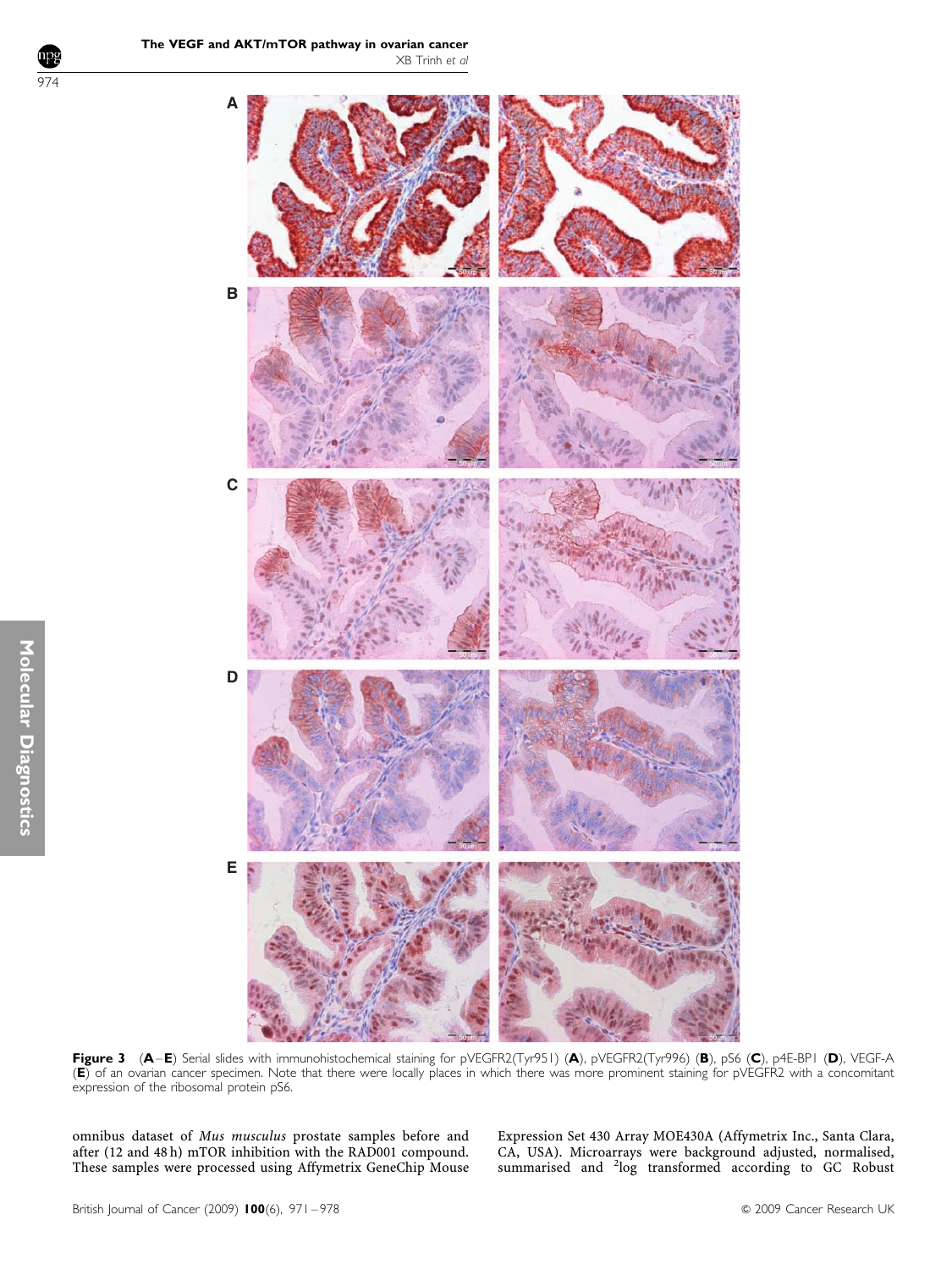<span id="page-4-0"></span>

| R Spearman<br>Correlation<br>Coefficient | VEGF-A    | pVEGFR2<br>(996) | pVEGFR2<br>(951) | pS6       | p4E-BP1   |  |
|------------------------------------------|-----------|------------------|------------------|-----------|-----------|--|
|                                          |           |                  |                  |           |           |  |
| <b>VEGF-A</b>                            | 1         | 0.25             | 0.29             | <b>NS</b> | <b>NS</b> |  |
| pVEGFR2<br>(996)                         | 0.25      | 1                | 0.70             | 0.29      | 0.18      |  |
| pVEGFR2<br>(951)                         | 0.29      | 0.70             | 1                | 0.20      | 0.20      |  |
| pS6                                      | <b>NS</b> | 0.29             | 0.21             | 1         | 0.21      |  |
| p4E-BP1                                  | <b>NS</b> | 0.18             | 0.20             | 0.21      | T         |  |
|                                          |           |                  |                  |           |           |  |
| <b>Ki67</b>                              | <b>NS</b> | <b>NS</b>        | <b>NS</b>        | <b>NS</b> | 0.22      |  |

| Perfect correlation        |  |
|----------------------------|--|
| Correlation with $P<0.01$  |  |
| Correlation with $P<0.05$  |  |
| No significant correlation |  |

Figure 4 A summary of immunohistochemical correlations.



Figure 5 The <sup>2</sup>log relative gene expression correlations using an independent dataset of epithelial ovarian cancer samples. The RPS6 gene was significantly well correlated with the relative expression of VEGFR2. (vertical bars show 95% CI).

Miroarray method. Nine probe set ID's were available for analysis of the RPS6 gene and two were available for EIF4EBP1 gene. Samples were divided into three groups: placebo treated  $(N=18)$ , 12 h RAD001 treated ( $N = 11$ ) and 48 h RAD001 treated ( $N = 9$ ). One-way ANOVA tests with additional Student–Newman–Keul's post test (if  $P<0.05$ ) were performed.

# RESULTS

#### Immunostaining and marker correlative studies

An example of staining of pVEGFR2(Tyr996), pVEGFR2(Tyr951) pS6, p4E-BP1 and VEGF-A is shown in [Figure 3.](#page-3-0) A summary of the staining H-scores is listed in [Table 1,](#page-2-0) whereas the correlations are presented in Figure 4. VEGF-A expression is most prevalent in serous papillary tumours ( $P = 0.0002$ ). The staining of the VEGFR2 phosphorylated at tyrosine residue 996 or 951 was found to be cytoplasmic, nuclear and/or membranous. There was a correlation

 $(R = 0.70, P < 0.00001)$  between both pVEGFR2 staining, namely the VEGFR2 phosphorylated at tyrosine residue 951 and that phosphorylated at tyrosine residue 996, using different antibodies that were raised to detect different epitopes. The staining patterns for pS6, p4E-BP1 and nuclear ki67 staining were similar to the reports described earlier ([Van den Eynden](#page-7-0) et al, 2005; [Castellvi](#page-7-0) et al[, 2006;](#page-7-0) Rojo et al[, 2007\)](#page-7-0). A predominantly often granular staining of VEGF-A was observed in the tumour cell cytoplasm as well in the stromal compartment of the tumour.

For correlations, (Figure 4) primary untreated ovarian lesions  $(N = 86)$  were included. Correlations between pVEGFR2(Tyr996) and downstream markers for the AKT/mTOR signalling pathway (pS6 and p4E-BP1) were found for pVEGFR2(Tyr996) and pS6  $(R = 0.29, P = 0.002)$ , and also for pVEGFR2(Tyr996) and p4E-BP1  $(R = 0.18, P = 0.05).$ 

When studying only metastatic lesions  $(N = 59)$ , the correlation of pVEGFR2(Tyr996) – pS6 was even more pronounced  $(R = 0.44,$  $P < 0.0001$ ), whereas there was no correlation between pVEGFR2 (Tyr996)–p4E-BP1 ( $R = 0.12$   $P = 0.25$ ). Interestingly, the expression of pVEGFR2(Tyr996) was found to be significantly lower in metastatic lesions when compared with primary ovarian lesions surgically removed at the same time (median  $H\text{-score} = 90$ , range (0–300) vs 150, range (0–300);  $P = 0.01$ ,  $N = 49$ ). The expression of pS6 and p4E-BP1 was not significantly different.

The tissue microarray also contained samples pre- and postneoadjuvant chemotherapy. Although the study was retrospective, the administration of the neoadjuvant chemotherapy was according to hospital protocol and uniform; after three cycles of taxane– platinum chemotherapy an interval debulking surgery procedure was performed. Sixteen patients were eligible for analysis as pre- and post chemotherapy FFPE tissues were available [\(Figure 2\)](#page-2-0). pVEGFR2(996) expression levels after chemotherapy were lower compared with the initial untreated biopsy (median H-score = 50, range  $(0-300)$  vs 300, range (120–300);  $P < 0.0001$ ). For the pS6 and p4E-BP1 expression there was no significant difference found. Again, the correlation of pVEGFR2(Tyr996) and pS6, and pVEGFR2(Tyr996) and p4E-BP1 was present in lesions treated after chemotherapy  $(R = 0.44,$  $P = 0.002 - R = 0.27$   $P = 0.054$ .

975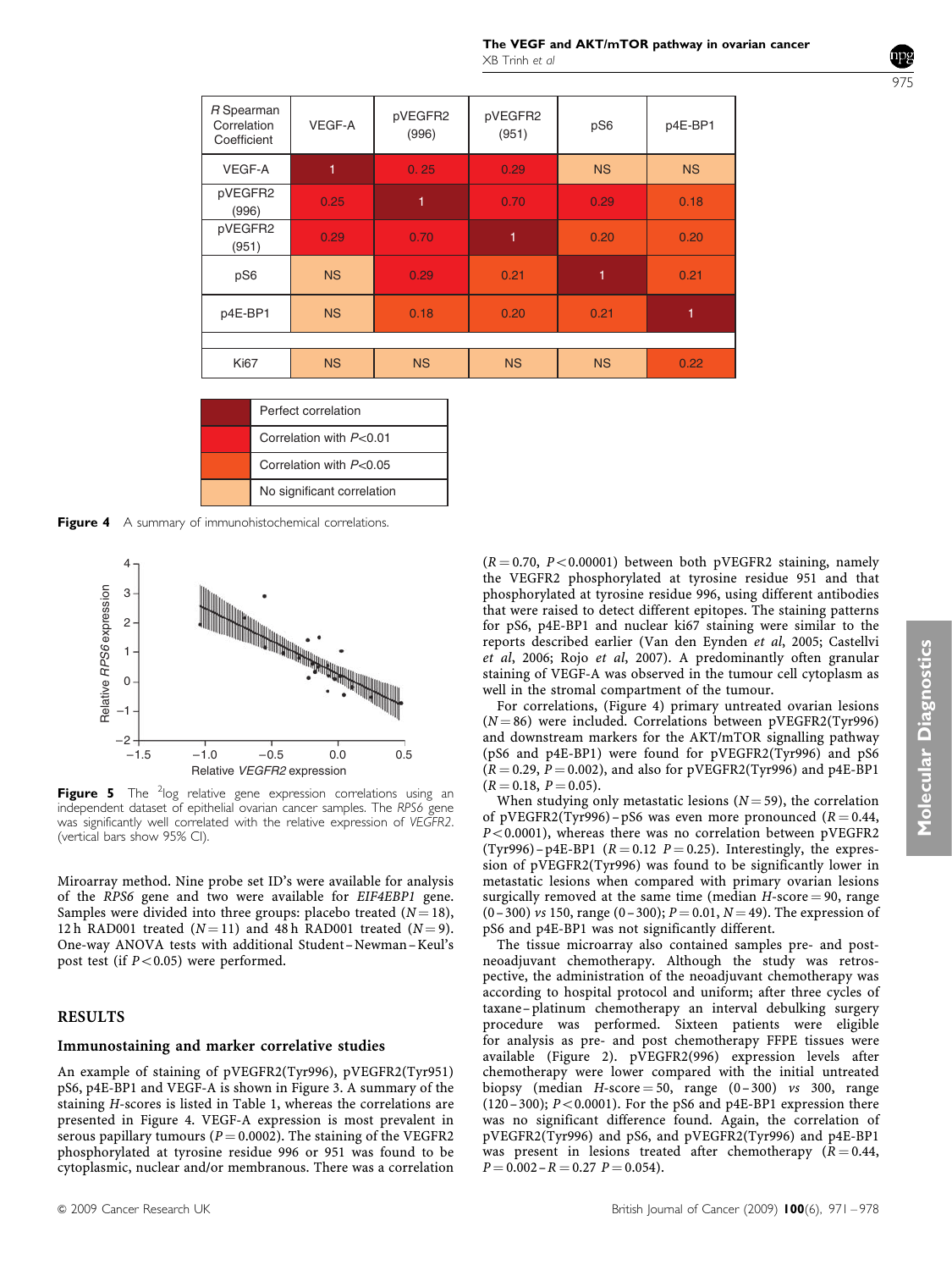



**Figure 6** After 48 h RAD001 administration, prostate tissue showed a significant increase of normalised gene expression for RPS6 compared with 12 h<br>(P<0.01—<sup>2</sup>log mean channel count increase of +0.28 95% CI (0.08–0.48)) a  $\hat{+}$  0.35 95% CI (0.17–0.53)), This effect was not observed for the expression of EIF4EBP1 (n.s.).



**Figure 7** Kaplan–Meier survival curve  $(N = 32$  patients). Baseline expression of pS6 and pVEGFR2 were dichotomised into a high  $(+)$ and low (-) category using the median expression H-score value (log-rank test,  $P = 0.041$ ).

# Gene expression analysis

Next, the observed immunohistochemical correlation of pVEGFR2 and pS6 was studied in silico at a gene expression (mRNA) level from cDNA microarrays of 24 ovarian cancers from the Erasmus MC centre ([Helleman](#page-7-0) et al, 2006). Relative gene expressions were correlated between the VEGFR2 gene and the RPS6 and EIF4EBP1 genes. There was a highly significant, but negative, correlation between the VEGFR2 and RPS6  $(R = -0.73; P < 0.0001)$ , whereas there was no correlation with EIF4EBP1 [\(Figure 5\)](#page-4-0). This negative correlation is compatible with the findings that the gene expression of S6 and its phosphorylation status is inversely regulated.

Phosphorylation of the ribosomal protein S6 is completely inhibited after mTOR inhibition, thus protein expression of pS6 is expected to decrease [\(Tabernero](#page-7-0) et al, 2005). In silico analyses (Affymetrix microarray data from prostate of Mus musculus treated with mTOR inhibitor RAD001) show that this downstream marker of the AKT/mTOR signalling pathway is upregulated after mTOR inhibition. A significant, apparently time dependant, increased gene expression after mTOR inhibition of the gene RPS6 could be seen, whereas there was no significant change for EIF4EBP1 (Figure 6).

#### Survival analysis

The expression of pS6 and VEGFR2(Tyr996) was dichotomised using the median expression as a cutoff value. Patients were divided into three groups: (1) patients with a high expression of pS6 and pVEGFR2(Tyr996)  $(N=8)$ , 'activated pathway', (2) patients with a combined low expression of pS6 and pVEGFR2 in the tumour  $(N=9)$  and (3) the intermediate group, in which only one out of two markers had high expression  $(N=15)$ . A significant reduced survival was found in patients who had a combined high expression of pVEGFR(Tyr996) and pS6 (log-rank test,  $P = 0.041$ ) (Figure 7). In an exploratory multivariate analysis using Cox Proportional Hazard regression model correcting for FIGO stage and grade, this significance is retained ( $P = 0.048$ , HR 2.90, 95% CI (1.01–7.97)) and FIGO staging was also found to be a independent prognostic factor ( $P = 0.050$ , HR 1.99, 95% CI  $(0.89 - 4.47)$ .

A combined high expression of pVEGFR2(Tyr996) and pS6 was significantly associated with the presence of ascites (87.5%,  $N = 7/8$ ), whereas in patients with a low expression of both markers, the presence of ascites was only 11.1% ( $N = 1/9$ ). In the intermediate group there was ascites in 40.0% ( $N = 6/15$ ) ( $P = 0.002$ ;  $\gamma^2$  test for linear by linear association).

### DISCUSSION

Using human ovarian cancer samples, a correlation was observed between the activated status of the VEGFR2 and downstream markers of the AKT/mTOR signalling pathway, pS6 and p4E-BP1 protein. Especially, the correlation of pVEGFR2(Tyr996) and pS6 was found to be the most noteworthy correlation between VEGF-A signalling and AKT/mTOR signalling. For these two markers, besides the H-score correlations that were observed, a correlation could also be seen in heterogenic staining areas of some tumour samples, that is, places where pVEGFR2-positive cells also clearly stained more positive for pS6 [\(Figure 3\)](#page-3-0). Two antibodies were used in this study for pVEGFR2. Mainly, the results of pVEGFR(Tyr996) were reported because pVEGFR2(Tyr996) seems to be a better potential marker for bevacizumab efficacy ([Wedam](#page-7-0) et al, 2006). Similarly, for markers of the AKT/mTOR signalling pathway two antibodies were selected also, with a preference for pS6, as there is evidence that S6 is more specifically regulated by mTOR ([Tabernero](#page-7-0) et al, 2008). However, p4E-BP1 was also chosen because it has been shown to be a hallmark protein downstream of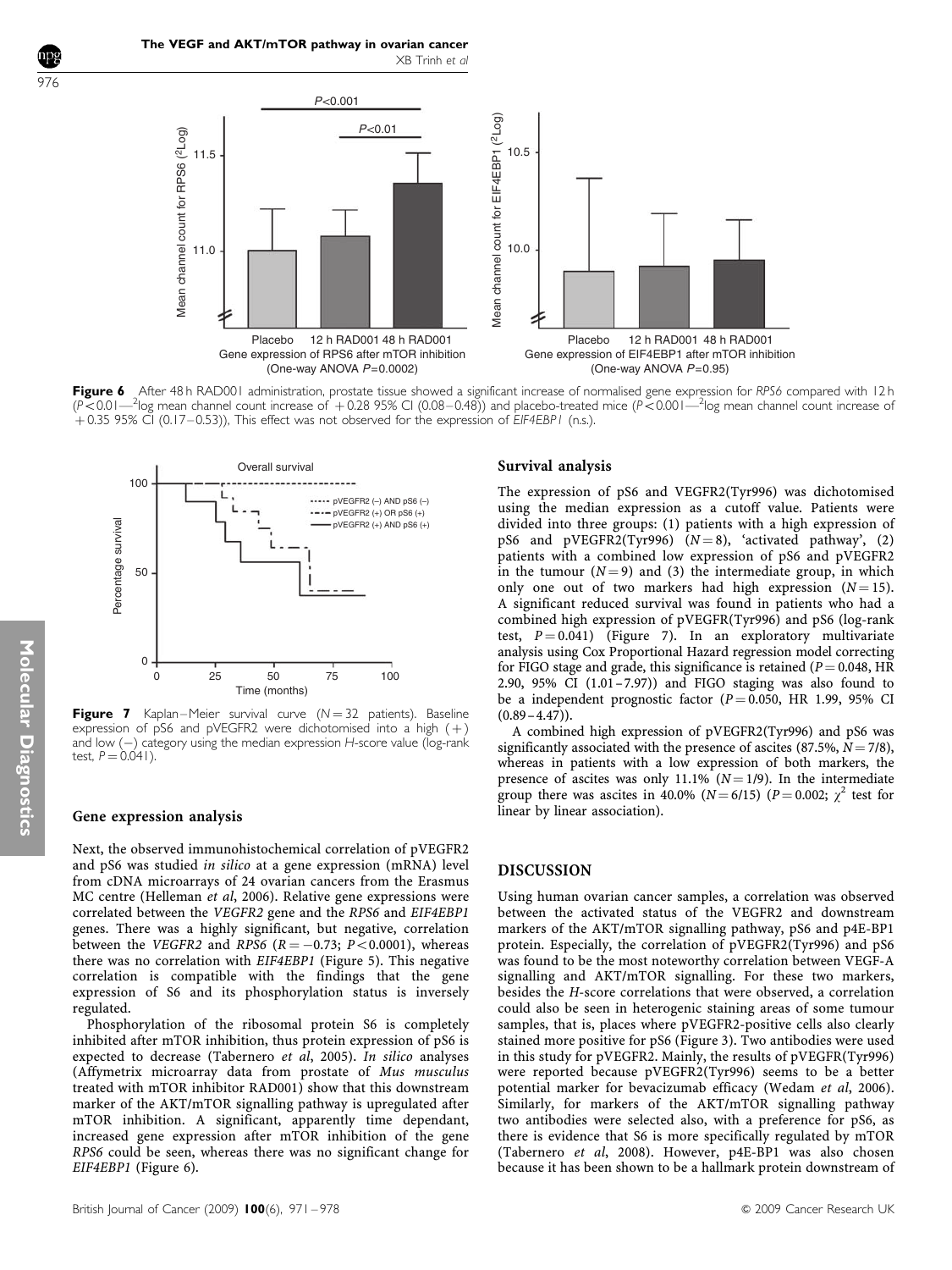<span id="page-6-0"></span>mTOR that is associated with grade and survival in ovarian cancer as well as in breast cancer ([Castellvi](#page-7-0) et al, 2006; Rojo et al[, 2007\)](#page-7-0).

Gene expression analysis showed that, after mTOR inhibition, the gene expression of S6 changed, whereas for 4E-BP1 it did not. Although the change fold  $(< 2)$  was minimal, it was an apparently time dependant, clearly significant change. Here, the negative correlation of VEGFR2 and RPS6, is compatible with the finding that the phosphorylation of S6 is inversely regulated with its gene expression. These data are therefore indirectly confirmative for the immunohistochemical findings that showed a positive correlation.

Given our current knowledge, there are many uncertainties and it is too early to rely completely on biomarkers for clinical usage. To fully appreciate the value of biomarkers, extensive translational research in considerable number of patients, are needed [\(Sleijfer](#page-7-0) [and Wiemer, 2008\)](#page-7-0).

Nevertheless, our findings strongly suggest activation of the VEGFR2 pathway in ovarian cancer. Consistent with our data, earlier, a similar study with human samples has shown the expression of the VEGFR2 to be been associated with the activation of the signal transducers and activators of transcription pathway, another intracellular signalling pathway of VEGFR2 [\(Chen](#page-7-0) et al, [2004](#page-7-0)). The most likely way by which this receptor is activated is through binding of its ligand, VEGF-A. Platelets are a major source of VEGF-A that is targeted by bevacizumab ([Verheul](#page-7-0) et al, 2007). As the ovarian tumour cells are known to excrete the endothelial growth factor VEGF-A as well, this suggests an autocrine/paracrine growth factor function of VEGF-A in ovarian cancer through the AKT/mTOR signalling pathway. The dual expression of VEGFR/ VEGF-A in ovarian cancer, as well as in other types of cancers, suggests that the activation of tumour cell signalling pathways by VEGF-A might be an autocrine mechanism that could also be present in other tumours such as colorectal or breast carcinoma [\(Masood](#page-7-0) et al, 2001; Price et al[, 2001;](#page-7-0) Chen et al[, 2004](#page-7-0); Fan [et al](#page-7-0), [2005](#page-7-0); [Wedam](#page-7-0) et al, 2006).

Anti-angiogenesis with agents such as bevacizumab are believed to act through blocking VEGF-A action on endothelial cells. The unseen antitumoural effects observed after bevacizumab treatment in refractory- and platinum-resistant ovarian cancer patients indicate that these responses possibly are not only caused by inhibition of angiogenesis. We hereby show that a presumed activated VEGFR2/AKT/mTOR pathway, that is endothelial cell independent, was found to be associated with significantly reduced survival. Although the study cohort was small, without searching for a cutoff value, significance could be shown. The fact that this activated pathway was associated with increasing incidence of ascites is maybe not surprising. VEGF-A, formerly know as vascular permeability factor, has been found to play an important role in the accumulation of pleural or peritoneal effusions ([Senger](#page-7-0) et al[, 1983](#page-7-0); Nagy et al[, 1993, 1995;](#page-7-0) Yeo et al[, 1993; Masood](#page-7-0) et al, [2001](#page-7-0)). Also, in preclinical studies, the bevacizumab murine precursor was more an inhibitor of ascites formation than that it was an inhibitor of tumour growth [\(Mesiano](#page-7-0) et al, 1998).

The observed correlation between the VEGF-A pathway and the AKT/mTOR pathway has potential clinical importance. mTOR

- Altomare DA, Wang HQ, Skele KL, De Rienzo A, Klein-Szanto AJ, Godwin AK, Testa JR (2004) AKT and mTOR phosphorylation is frequently detected in ovarian cancer and can be targeted to disrupt ovarian tumor cell growth. Oncogene 23(34): 5853 – 5857
- Badgwell BD, Camp ER, Feig B, Wolff RA, Eng C, Ellis LM, Cormier JN (2008) Management of bevacizumab-associated bowel perforation: a case series and review of the literature. Ann Oncol 19(3): 577 – 582
- Burger RA (2007) Experience with bevacizumab in the management of epithelial ovarian cancer. J Clin Oncol 25(20): 2902 – 2908



Molecular Diagnostics Molecular Diagnostics

inhibitors gain much clinical interest as an antitumoural agent, such as in renal cell carcinoma [\(Hudes](#page-7-0) et al, 2007). For ovarian cancer, clinical trials are ongoing. Up to date, there is only preclinical data available to suggest that mTOR inhibition might be beneficial in epithelial ovarian cancer. Altomare et al, 2004 studied the phosphorylation of AKT on ovarian cancers in a tissue microarray and found overexpression of p-AKT on 68% of the 31 tumours. Mabuchi et al[, 2007a, 2007b](#page-7-0) found that mTOR inhibition by RAD001 reduced human ovarian cancer cell proliferation, enhanced cisplatin-induced apoptosis and prolonged survival in an ovarian cancer xenograft model. They also showed that RAD001 inhibited the expression of HIF 1 alpha and VEGF-A in vitro cell lines. Interestingly, dual targeting of VEGF-A and mTOR in ovarian caner xenograft models has shown an additive, if not synergistic, antitumoural effect with survival benefit. Additionally, the combination therapy was able to reverse the accumulation of ascites, which is in agreement with our findings ([Huynh](#page-7-0) et al, [2007](#page-7-0)).

Anti-VEGF treatments in ovarian cancer seem to be very active, although at this moment, the associated toxicity is worrisome. mTOR inhibitors might have the potential of avoiding these problems Taking our data into consideration, suggestive of an autocrine VEGF-A loop through the AKT/mTOR signalling pathway, this adds preclinical rationale for mTOR inhibition in the management of ovarian cancer. The results of the GOG phase II trial, which is ongoing, will reveal if temsirolimus has single-agent activity in recurrent/refractory patients.

We started a multicentre prospective study in 2006 with the aim of standardised collection of snap frozen human ovarian cancer tissues. Similar experiments will reveal if our present findings can be confirmed. We will try to further elucidate the interaction between both the pathways at a more detailed gene expression level. In any future clinical trials, we emphasise the necessity of tissue/ascites sampling for translational and biomarker studies.

In conclusion, we propose that the working mechanism of anti-VEGF treatments in epithelial ovarian cancer is not only antiangiogenesis. We strongly suggest that these anti-VEGF treatments are suppressors of epithelial tumour cell growth factor acting as a surrogate AKT/mTOR signalling inhibitors on tumour cells. Thus, classifying VEGF trap or bevacizumab as anti-angiogenic agent does not represent their whole mechanism of action. Based on our findings, we recommend them as anti-VEGF compounds, at least in epithelial ovarian cancer.

### ACKNOWLEDGEMENTS

We gratefully thank Stefan Sleijfer from the Erasmus MC, Rotterdam, The Netherlands for discussing, editing and correcting this manuscript.

### Conflict of interest

The authors state no conflict of interest.

- Burger RA, Sill MW, Monk BJ, Greer BE, Sorosky JI (2007) Phase II trial of bevacizumab in persistent or recurrent epithelial ovarian cancer or primary peritoneal cancer: a Gynecologic Oncology Group Study. J Clin  $\overline{O}$ ncol 25(33): 5165 – 5171
- Cannistra SA, Matulonis UA, Penson RT, Hambleton J, Dupont J, Mackey H, Douglas J, Burger RA, Armstrong D, Wenham R, McGuire W (2007) Phase II study of bevacizumab in patients with platinumresistant ovarian cancer or peritoneal serous cancer. J Clin Oncol 25(33): 5180 – 5186